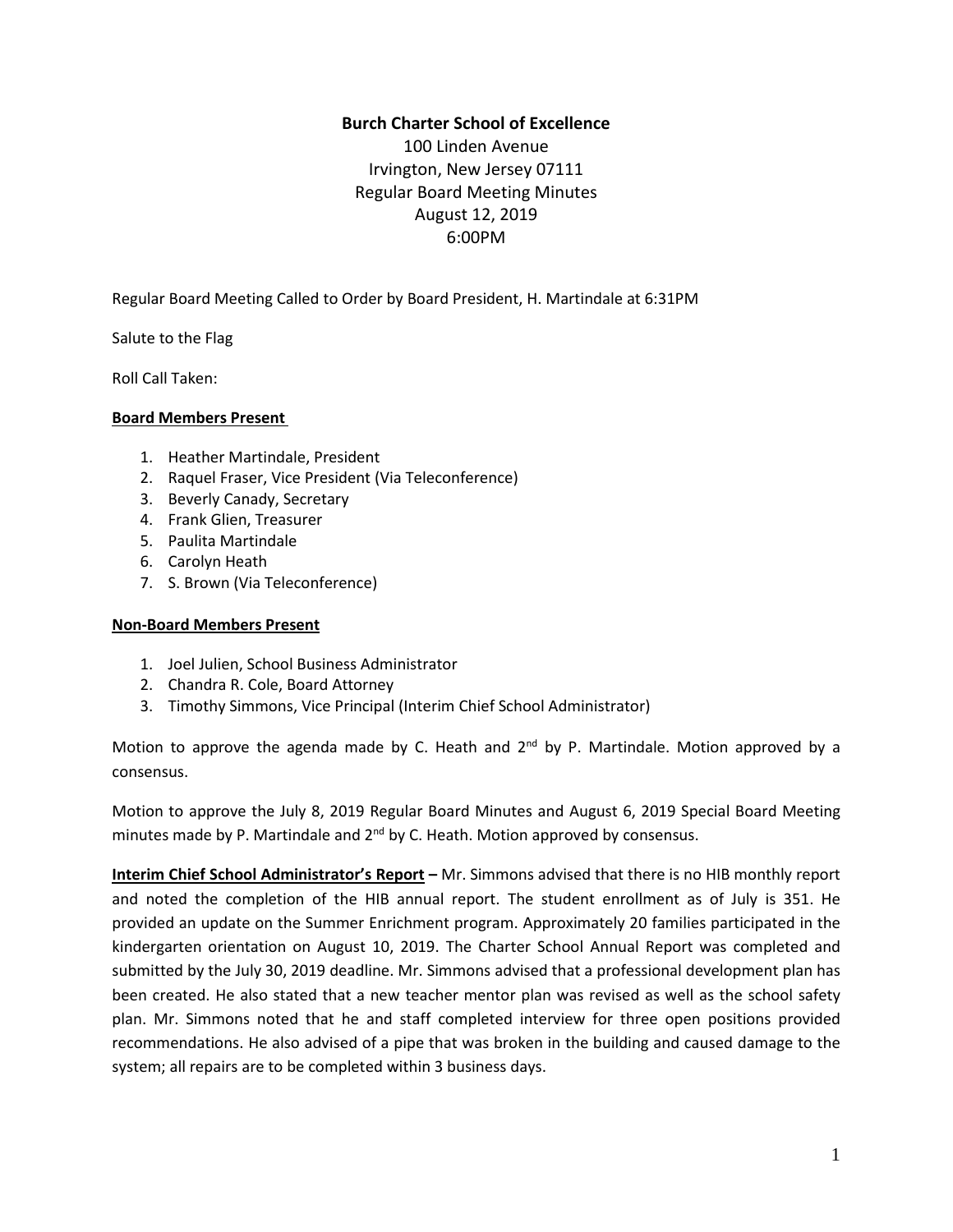### **New Business**

**Approval of Treasurer's Report, Resolution No. 08122019-001—**F. Glien presented the report of July 31, 2019, along with a written report that was provided to the Board. F. Glien noted that all the accounts have been reconciled with an ending balance of \$610,889.00.

**Approval of the July Board Secretary & SBA Report, Resolution No. 08122019-002—**Presented by J. Julien, along with a written report that was provided to the Board.

**Approval of the August 8, 2019 Bill List, Resolution No. 08122019-003—**Presented by J. Julien along with a written report that was provided to the Board. J. Julien made note of line items that were over \$1,000. J. Julien advised that the total bill list is \$276,265.59. J. Julien advised that not all of the total \$276,265.59 will be paid this month. Additionally, he noted that the grand total for the year is \$320,832.75.

Motion to approve by consolidation the monthly budget reports, Resolution No. **08122019-001,** 08122019-002 and 08122019-003, made by C. Heath and 2<sup>nd</sup> by P. Martindale. Motion passed.

Motion by P. Martindale and 2<sup>nd</sup> by S. Brown to approve Resolution No. 08122019-018-Approval of Board Member C. Heath's extension of term to July 2023. Motion passed.

#### **Resolutions**

### **Committee Reports**

## **1. Executive/Legal**-

**a.** Reserved for closed session.

## **2. Curriculum**-

- **a.** Ms. Zende Clark reported to the Board on her summer month's observations. She reviewed the job description for school social worker and guidance counselor and revised them. She advised that she added duties/responsibilities to the job descriptions. She also noted that she had conversations with Mr. Simmons regarding the MAP data and developed some goals for the 2019-2020 school year. She also noted approval of the Frontline Evaluation System. Ms. Clark provided further recommendations to the Board that were highlighted in her report.
- **b.** Approval of **Resolution No. 08122019-004**-Resolution to approve the Frontline Teacher Evaluation Instrument for the school year 2019-2020 at a cost of \$7,340 (startup cost \$3,640 and annual subscription and recurring cost of \$3,700).

Motion to approve Resolution No. 08122019-004 made by P. Martindale and 2<sup>nd</sup> by C. Heath. Motion passed.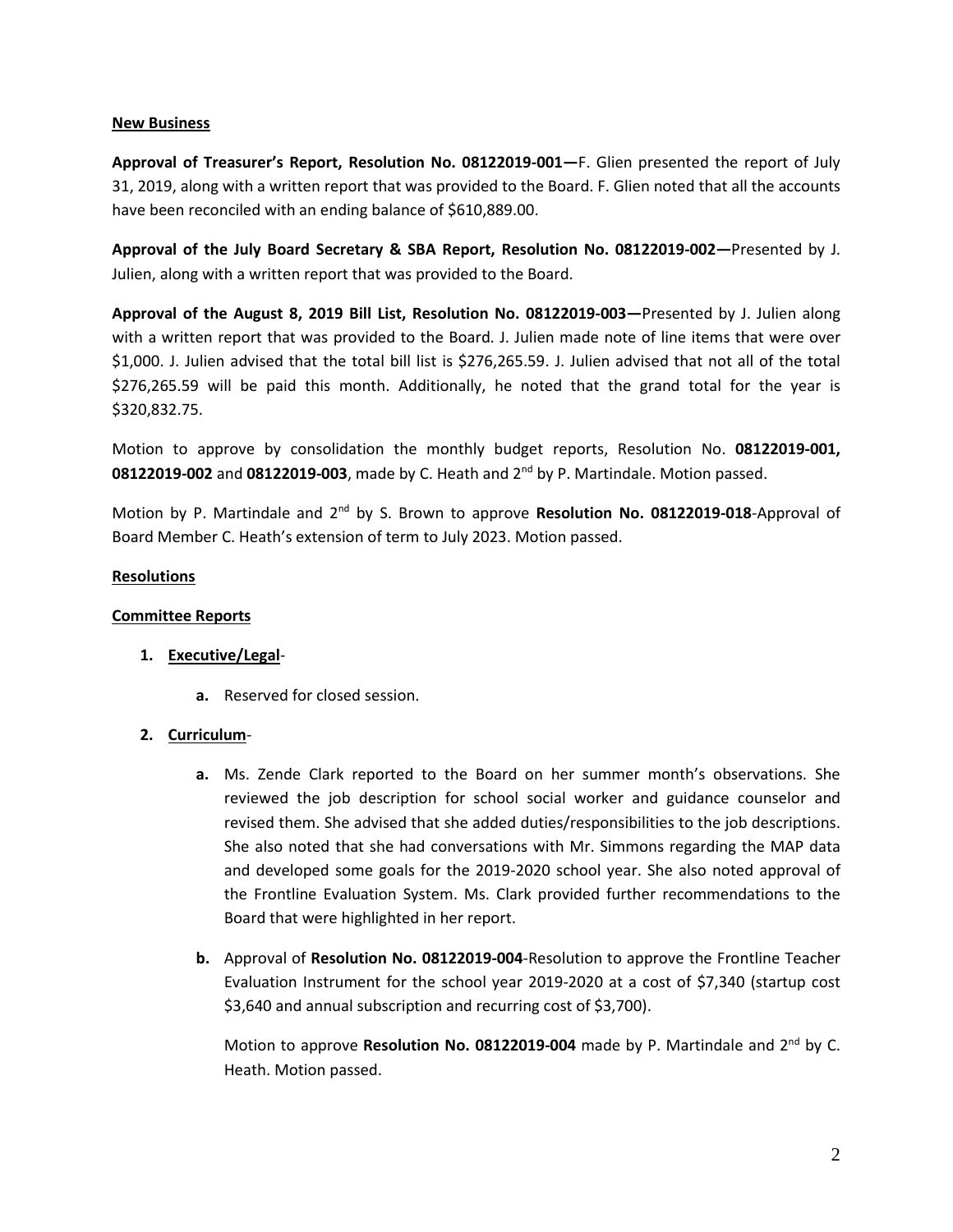**c.** Approval of **Resolution No. 08122019-005**-Resolution to approve the Extended Day Title I Remediation Program from September 16, 2019 to June 12, 2020 from 4pm to 5pm at a cost not to exceed \$59,740 allocated as follows: \$42,250 to run the program and \$17,490 for the purchase of a 1 year license of Achieve 3000 and professional development.

Motion to approve Resolution No. 08122019-005 made by P. Martindale and 2<sup>nd</sup> by C. Heath. Motion passed.

## **3. Building and Grounds**-N/A

- **4. Finance** N/A
- **5. Governance Report** N/A
- **6. Other**
	- **a.** Approval of **Resolution No. 08122019-006**-Approval of creation of the Teacher Attendance Incentive Program of \$100 for 1<sup>st</sup> year of perfect attendance.

Motion to approve Resolution No. 08122019-006-made by C. Heath and 2<sup>nd</sup> by P. Martindale. Motion passed.

**b.** Approval of **Resolution No. 08122019-007**-Approval of the submission of the 2018-2019 Annual Report to the DOE.

Motion to approve Resolution No. 08122019-007-made by C. Heath and 2<sup>nd</sup> by P. Martindale. Motion passed.

**c.** Approval of **Resolution No. 08122019-008**-Approval of the submission of the School Safety and Security Plan for the school year 2019-2020.

Motion to approve Resolution No. 08122019-008-made by C. Heath and 2<sup>nd</sup> by P. Martindale. Motion passed.

**d.** Approval of **Resolution No. 08122019-009**-Resolution to approve the submission of the Professional Development Plan for the school year 2019-2020.

Motion to approve Resolution No. 08122019-009 made by C. Heath and 2<sup>nd</sup> by B. Canady. Motion passed.

**e.** Approval of **Resolution No. 08122019-010**-Resolution to approve the new teacher mentor program for the school year 2019-2020.

Motion to approve Resolution No. 08122019-010 made by C. Heath and 2<sup>nd</sup> by P. Martindale. Motion passed.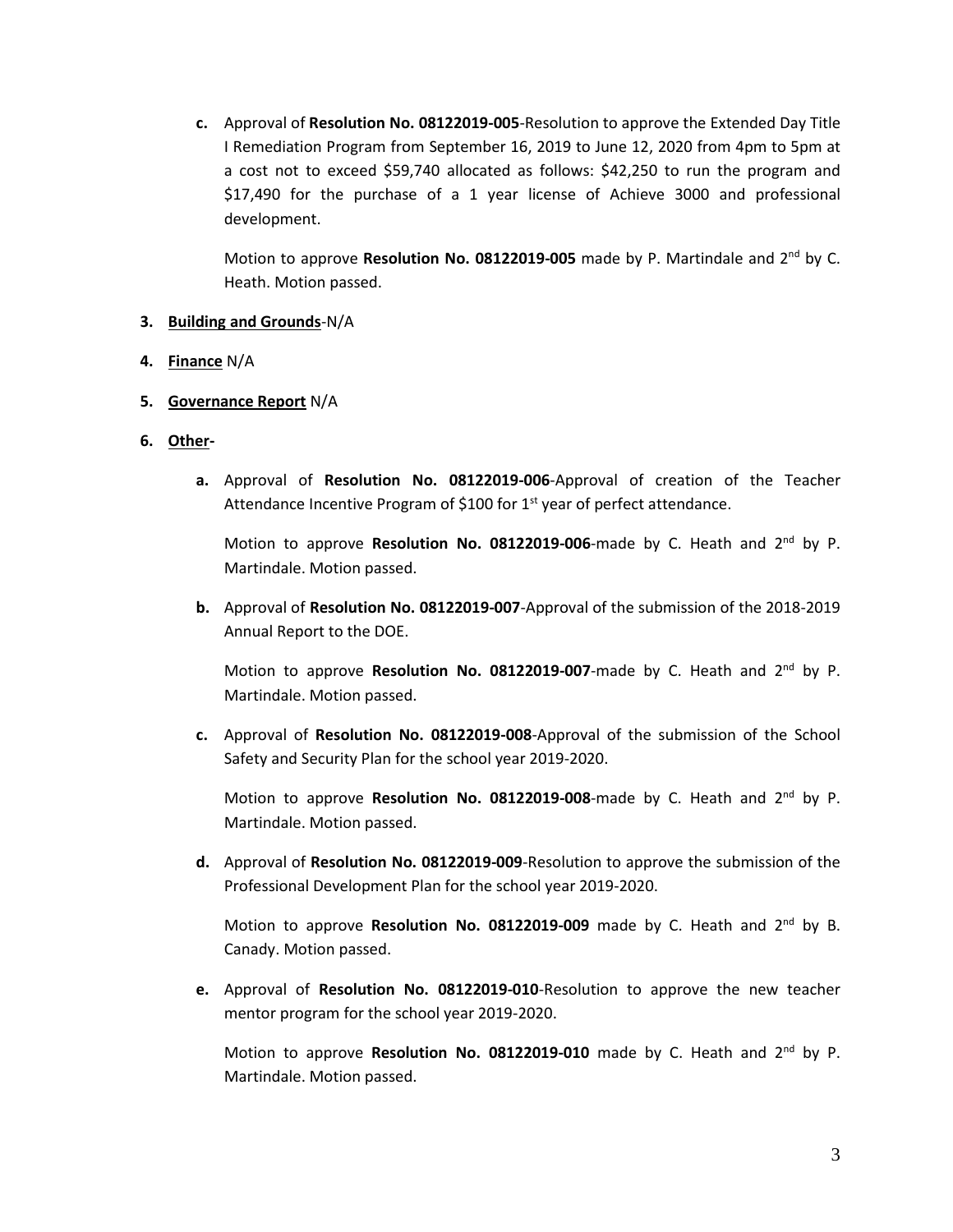**f.** Approval of **Resolution No. 08122019-011**-Resolution to approve the bi-monthly dress down day/school spirit fundraiser: \$2 per student who participates. The nonparticipating students have wear the school uniform.

Motion to approve Resolution No. 08122019-011 made by P. Martindale and 2<sup>nd</sup> by B. Canady. Motion passed.

**g.** Approval of **Resolution No. 08122019-012**-Resolution to approve the School Store as a fundraiser vendor for the school year 2019-2020.

Motion to approve Resolution No. 08122019-012 made by P. Martindale and 2<sup>nd</sup> by B. Canady. Motion passed.

**h.** Approval of **Resolution No. 08122019-013**-Resolution to approve Spirit and Pride as a vendor for non-uniform school apparel for the school year 2019-2020.

Motion to approve Resolution No. 08122019-013 made by C. Heath and 2<sup>nd</sup> by B. Canady. Motion passed.

**i.** Approval of **Resolution No. 08122019-014**-Resolution to approve the staging of Career Day on Friday, March 27, 2020 from 9am to 12pm.

Motion to approve Resolution No. 08122019-014 made by P. Martindale and 2<sup>nd</sup> by B. Canady. Motion passed.

**j.** Approval of **Resolution No. 08122019-015**-Resolution to approve the staging of Middle School Open House on Thursday, November 21, 2019.

Motion to approve Resolution No. 08122019-015 made by P. Martindale and 2<sup>nd</sup> by B. Canady. Motion passed.

**k.** Approval of **Resolution No. 08122019-016**-Resolution to approve the submission of the Harassment Intimidation and Bullying (HIB) report.

Motion to approve Resolution No. 08122019-016 made by C. Heath and 2<sup>nd</sup> by P. Martindale. Motion passed.

## **Public Comments-**N/A

**Announcement of Future Board Meeting Date**- Next Regular Board meeting to be held September 9, 2019 at 6:00 PM.

Public Session adjourned at 7:52PM by consensus- Motion by R. Fraser; 2<sup>nd</sup> by P. Martindale.

Motion to open Closed Session made by B. Canady and 2<sup>nd</sup> by P. Martindale. Motion approved by consensus. Closed Session opened at 8:03PM.